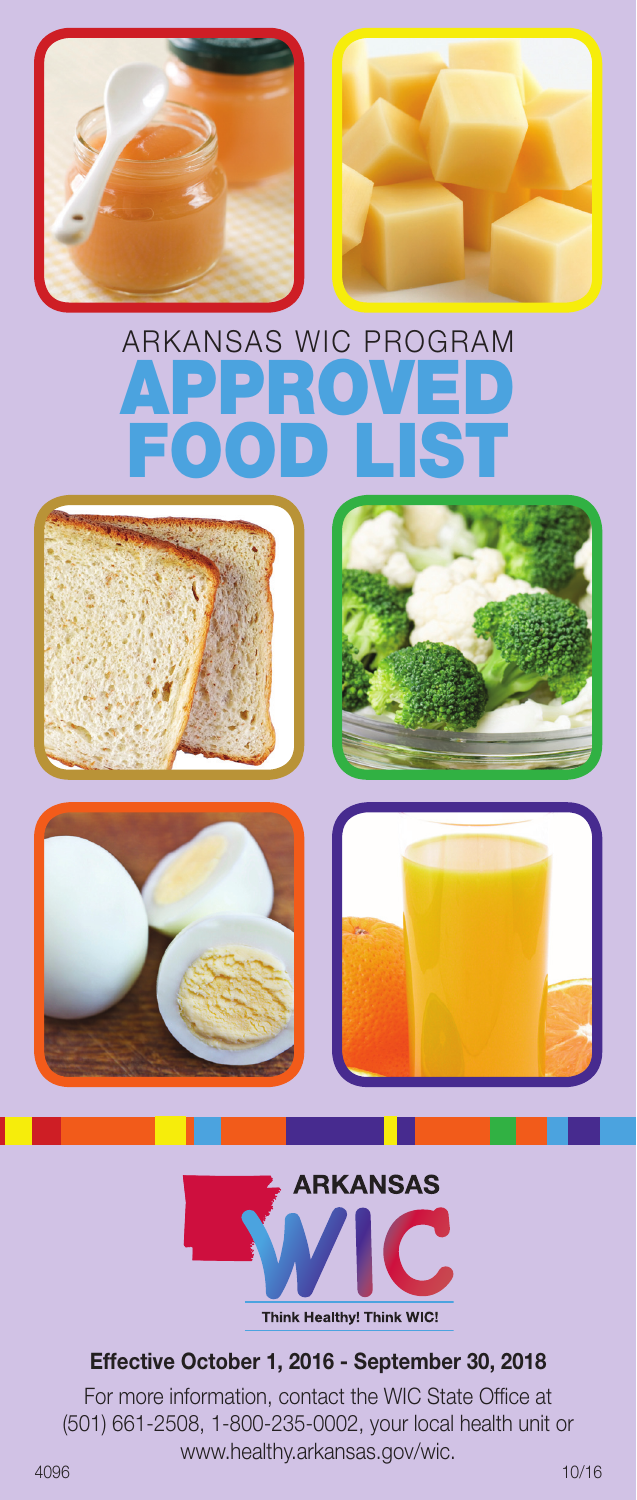# **Infant Foods**



• Garden Vegetables • Green Beans • Mango

• Mixed Vegetables • Peaches • Pears

• Pear & Pineapple • Pear & Raspberry • Squash • Sweet Carrots • Sweet Peas • Sweet Potatoes

# **Milk & Cheese**



#### **FRUITS AND VEGETABLES (4 OZ CONTAINERS) BEECHNUT STAGE 2**

- Apples
- • Apple & Banana
- Apple & Blueberry
- Apple & Cherry
- • Apple, Mango & Kiwi
- • Apple, Pear & Banana
- Apricot, Pear & Apple
- Banana & Mixed Berry
- • Bananas
- Banana & Strawberry
- • Corn, Pear & Pineapple
- Corn & Sweet Potato

#### **GERBER**

- Apples
- Applesauce
- Apple Blueberry
- • Apples & Cherries
- Apple Peach Squash
- Apple Strawberry Banana
- Apricot with Mixed Fruit
- • Bananas
- • Bananas with Apples & Pears
- Banana Carrot Mango
- Banana Mixed Berry
- Banana Orange Medley
- Banana Plum Grape
- Carrots
- Green Beans

#### **MEATS (2.5 OZ CONTAINERS) BEECHNUT**

- • Beef & Beef Broth
- Chicken & Chicken Broth

### **GERBER**

- Beef & Beef Gravy
- Chicken & Chicken Gravy

## **Infant Formula**

- Type and amount to be issued is printed on WIC benefit
- No exchanges or substitutions

**Not Allowed:** Low iron formula or any brand not listed on WIC benefit

# **Infant Cereal**

• 8 oz container – dry, plain, unflavored (Beechnut or Gerber) Rice, Oatmeal, MultiGrain, Whole Wheat

**Not Allowed:** Cereal with fruit flakes, high protein or individual servings

- **Milk**
	- **Least expensive brand available** at the time of purchase
	- Vitamin D or A/D fortified
	- Milk type and amount to be issued is printed on WIC benefit
		- Fat Free, Skim or Non-fat
		- Low Fat, Light or 1%
		- Reduced Fat or 2%
		- Milk (Whole) [Word "WHOLE" does not appear on label]
		- Evaporated
		- Skim Evaporated
		- Non-fat Dry (25.6 oz box only)
		- Acidophilus
		- Lactose Free Milk (store brand, Dairy Ease or Lactaid) (Whole or Vitamin D, Reduced Fat or 2%, Low Fat or 1% or Fat Free)

**Not Allowed:** "Deluxe", "Plus", organic, flavored, sweetenedcondensed, non-dairy, goat's milk, Copy Cow or Vitamite

#### **CHEESE**

- 16 oz package only
- **Least expensive brand available** at time of purchase within variety selected
- Regular or low-fat cheese
- • Varieties: American, Cheddar, Colby, Colby-Jack (Colby-Monterey Jack) or Mozzarella

**Not Allowed:** Cheese foods, cheese products, whips or spreads, shredded, grated, smoked, cubed, crumbled, imported, deli sliced or individually wrapped

#### **YOGURT**

- 32 oz container, any variety
- • Whole Fat
	- Dannon
	- LaLa
- Low fat/Non-fat
	- Brookshires
	- Coburn Farms
	- Dannon
	- Essentail Everyday
	- Food Club
	- Great Value
	- $-$ lala
	- Kroger
	- Shurfine
	- Yoplait

**Not Allowed:** Organic, Greek style, fruit on the bottom, yogurts with added granola, candy, etc.

### **SOY-BASED BEVERAGE (HALF-GALLON CONTAINERS)**

- Great Value Original
- 8th Continent Soy Vanilla
- Silk Original
- 8th Continent Soy Original
	-

Pumpkin • Sweet Potatoes • Sweet Potatoes & Corn

• Garden Vegetables • Mixed Vegetables • Peaches • Pears • Pear Pineapple • Pear Zucchini Corn

• Peas • Prune Apple • Pumpkin • Squash

• Turkey & Turkey Broth

• Squash Apple & Corn • Sweet Potato Apple &

• Ham & Ham Gravy • Turkey & Turkey Gravy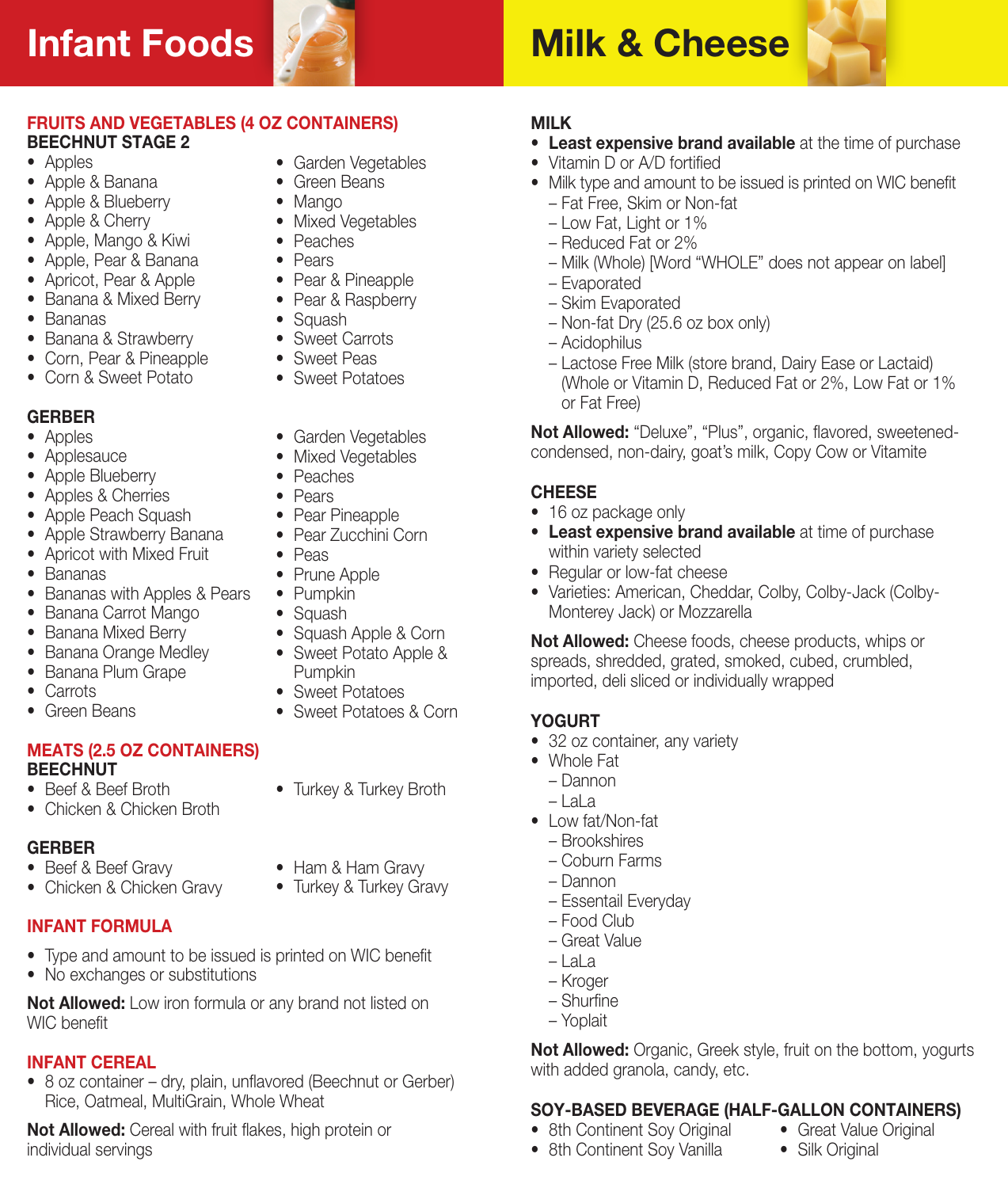# **Grains CEREAL**

# **WHOLE GRAINS**

### **TORTILLAS (16 OZ PACKAGE ONLY)**

- Best Choice Corn or 100% Whole Wheat
- Brookshires Corn or Whole Wheat
- Chi-Chi's White Corn or Whole Wheat
- Don Pancho White Corn or Whole Wheat
- Great Value Whole Wheat
- Kroger 100% Whole Wheat
- La Banderita Corn or Whole Wheat
- • La Burrita Corn
- MiCasa Whole Wheat
- Mission Yellow Corn Extra Thin or Whole Wheat
- Shurfine White Corn or Fajita Style Whole Wheat
- Tia Rosa 100% Whole Wheat
- Tio Santi 100% Whole Wheat

## **OATMEAL (16 OZ CONTAINER ONLY)**

- Crystal Wedding Oats
- Mom's Best Old Fashioned Oats
- Mom's Best Quick Oats
- Shurfine Quick Oats

### **Brown Rice (14-16 oz package only)**

• Any brand: Plain brown rice in box or bags; may be instant, quick, boil-in-bag or regular cooking

### **Bread (16 oz PACKAGE ONLY)**

- Best Choice 100% Whole Wheat
- Bimbo 100% Whole Wheat
- Bunny 100% Whole Wheat
- Great Value 100% Whole Wheat
- Kroger 100% Whole Wheat
- Nature's Own 100% Whole Wheat made with Real Honey
- Nature's Own 100% Whole Grain Sugar Free
- Ozark Hearth 100% Whole Wheat
- Roman Meal Sungrains 100% Whole Wheat
- Sara Lee Classic 100% Whole Wheat
- Wonder Soft 100% Whole Wheat

# **WHOLE WHEAT PASTA (16 OZ PACKAGE ONLY)**

# Spaghetti and macaroni – any shape

- Allegra Whole Wheat
- Barilla Whole Grain
- Clearly Organic Whole Wheat
- Essential Everyday Whole Wheat
- Full Circle Whole Wheat
- Great Value Whole Wheat
- Hodgson Mill Whole Wheat
- Kroger 100% Whole Grain
- Racconto Whole Wheat
- Ronzoni Whole Grain
- Shurfine Whole Wheat
- Simple Truth Organic Whole Wheat

- Any combination of the following cereals not to exceed number of ounces listed on the WIC benefit
- 12-36 oz packages only

# **COLD**

#### **General Mills**

- Cheerios (Ancient Grains, Multigrain or Plain)
- Chex (Corn, Rice or Wheat)
- Dora the Explorer
- Kix (Berry, Honey or Plain)

# **Kellogg's**

- • Corn Flakes
- Frosted Mini Wheats Original (Big Bite, Bite Size or Little Bites)
- Frosted Mini Wheats Harvest Delights (Blueberry or Cranberry)
- Frosted Mini Wheats Touch of Fruit in the Middle Raspberry
- Rice Krispies (Original)

## **MOM's (Malt-O-Meal)**

- Crispy Rice
- Mini Spooners (Blueberry, Frosted Original or Strawberry Cream)
- Oat Blenders (with Honey or with Almonds)

## **Post**

- Grape-Nut Flakes
- Grape-Nuts
- Honey Bunches of Oats (Honey Roasted, with Almonds, Cinnamon Bunches or Pecan Bunches)

# **Quaker**

- Life Plain
- Oatmeal Squares (Hint of Brown Sugar or Cinnamon)

# **HOT**

# **B & G FOODS**

- Cream of Wheat (Instant, 1-minute or 2½ minute)
- Cream of Wheat Whole Grain 21/<sub>2</sub> minute
- • Cream of Rice

## **Jim Dandy**

• Quick or Original Grits

### **MOM's (Malt-O-Meal)**

• Quick Cooking Hot Wheat Cereal (Original or Chocolate flavor)

## **Quaker**

- Grits (Original flavor only) (instant in individual packets, quick or regular)
- Instant Oatmeal (Original flavor only) (individual packets)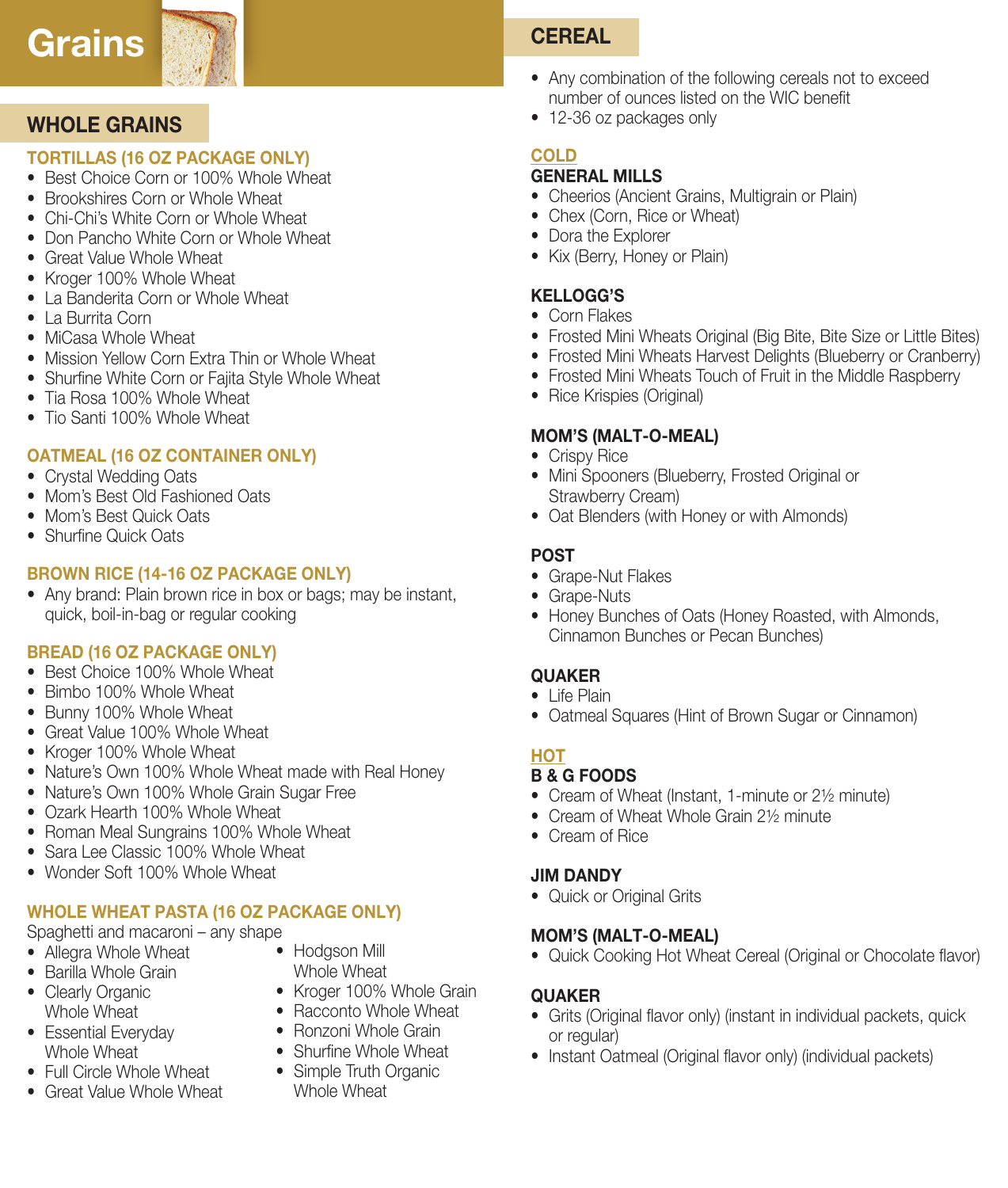# **Vegetables & Fruits**



# **Protein**



#### **VEGETABLES & FRUITS**

- The Cash Value Benefit (CVB) is issued only for the purchase of fresh and frozen vegetables or fruits
- Purchases can be made for greater than the value of the Cash Value Benefit, but participants must pay the difference
- Purchases can be made for less than the value of the Cash Value Benefit, but participants will not be given any change
- Household members' Cash Value Benefits may be combined together to make a larger vegetable & fruit purchase
- Vegetables or fruits may be purchased as organic or regular

#### **FRESH VEGETABLES & FRUITS**

- Any variety of fresh vegetables and fruits
- Salad mixtures, vegetables or fruits in bags or containers

**Not Allowed:** Items from a salad bar; party trays; fruit baskets; nuts; fruit/nut mixtures; herbs; spices; salad dressings; salad kits or salad mixtures containing salad dressing, croutons, etc.; decorated pumpkins; or gourds

#### **FROZEN VEGETABLES**

- Any brand plain vegetable or plain vegetable mixtures
- Any package type (bag or box)
- Salt and preservatives allowed

**Not Allowed:** French fries: tator tots: vegetables with sauces, seasoning, flavoring or breading; vegetables mixed with pasta, rice or any other non-vegetable ingredient

#### **FROZEN FRUIT**

- Any brand plain fruit or plain fruit mixtures with no added sugar
- Any package type (bag, box or tub)

**Not Allowed:** Ingredients other than fruit (including sugar)

#### **Eggs**

- **Least expensive brand available** at the time of purchase
- Dozen containers only
- Small, Medium or Large White Grade A or AA

**Not Allowed:** Cage Free, Brown, Fertile, Free Range, Organic, Omega-3 or with added vitamins or minerals (such as Eggland's Best)

#### **PEANUT BUTTER (16-18 OZ JAR)**

• JIF, Peter Pan, Skippy or store brands only; creamy, crunchy or extra crunchy (regular, reduced-fat or natural)

**Not Allowed:** "Plus", Omega-3, organic, peanut butter combinations or whipped

#### **FISH**

- Chunk Light Tuna in Water (any brand)
- Pink Salmon (any brand)
- Sardines: Beach Cliff, Crown Prince, La Preferida, Polar, Port Clyde, or PortSide brands only; any flavor
- May contain bones and skin
- Canned fish only
- Any brand and any combination of fish types and can sizes not to exceed number of ounces listed on WIC benefit

**Not Allowed:** Albacore or smoked-flavored tuna, breast of tuna, tuna spread, tuna in oil or low salt/low fat tuna, tuna with any fillers, or flavored tuna; blueback salmon, red salmon, chum salmon, or flavored salmon

#### **Dry Beans**

• 1 lb bag, any kind, plain, unseasoned mature dry beans, peas or lentils

**Not Allowed:** Mixed beans, flavored beans, or organic beans

#### **CANNED BEANS (14-16 oz cans)**

- • **Least expensive brand** within chosen variety at time of purchase
- Regular; low-salt or low sodium; or no salt, salt free or sodium free
- Varieties Allowed:
	- Black Beans
	- Blackeye Peas
	- Butter Beans (all varieties)
	- Chick Peas/Garbanzo Beans
	- Crowder Peas
	- Great Northern Beans
	- Lima Beans
	- Navy Beans
	- Pink Beans
- Pinto Beans
- Purple Hull Peas
- Red Beans
- Mayocoba Beans
- Refried Beans (fat free or no fat only)
- Kidney Beans, Red or White (Cannellini Beans)
- **Not Allowed:** Baked beans, chili beans, mixed beans, organic beans, beans with any added flavoring, fat, oil or meat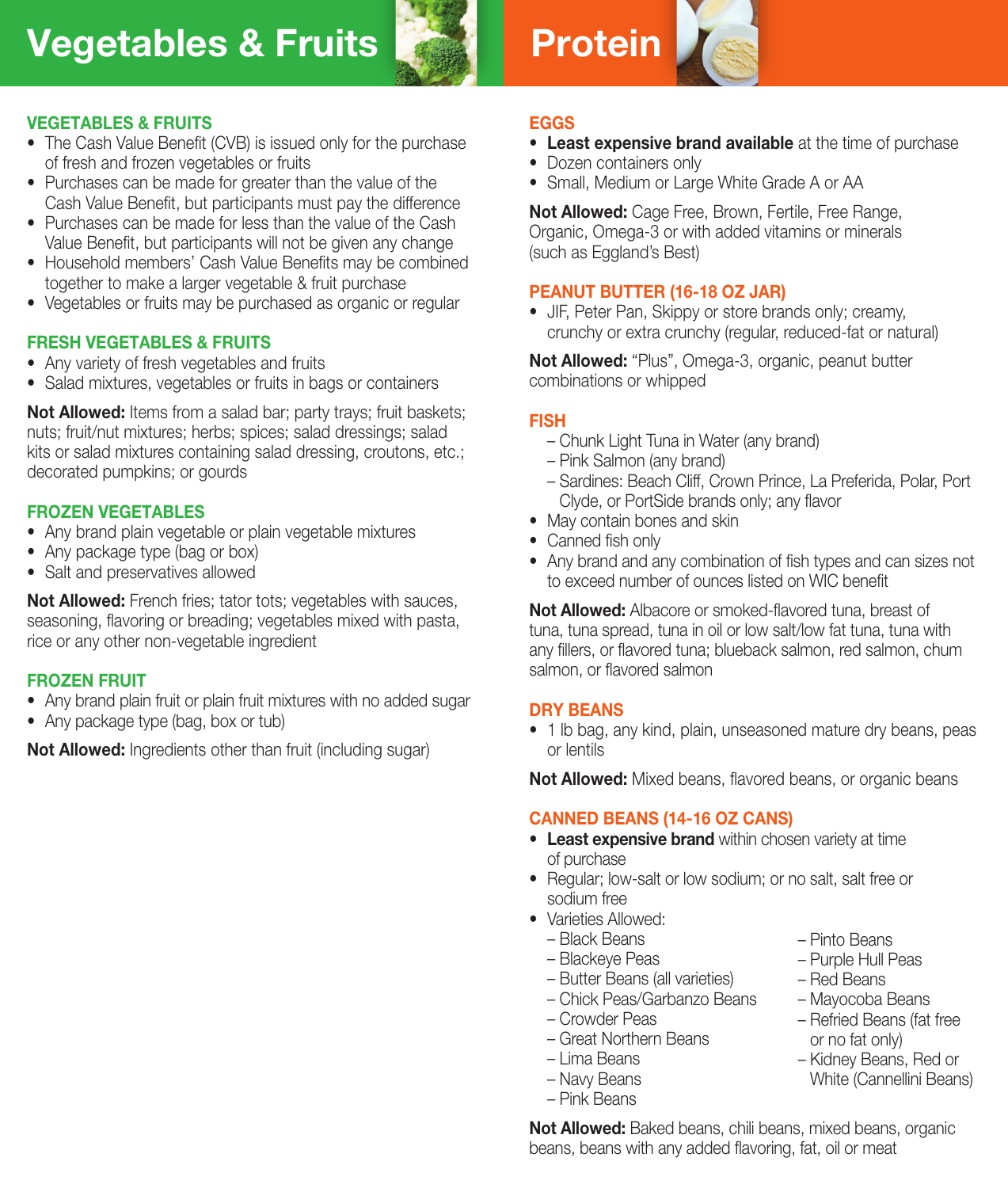# **Juice**

- **Least expensive brand** at the time of purchase
- Women may receive any variety of flavors and any combination of type (frozen concentrate or 46-48 oz single strength) per WIC benefit
- Children may receive any combination of flavors within the 64 oz single strength juices
- 100% pure juice

**Not Allowed** for any type juice (frozen concentrate or single strength): Cocktails, fruit or juice drinks, ades, fruit/vegetable blends or blended juices other than noted below

#### 64 oz Plastic Bottles or Cartons (may be refrigerated)

#### **Apple**

- Always Save
- • Best Choice
- Big Tex
- • Brookshires
- Essential Everyday
- Kroger
- Langers
- Old Orchard 100%
- • Parade
- Seneca
- Shurfine 100%
- Texsun
- Tipton Grove

#### **Grape**

- Always Save
- Bay Mist
- Best Choice (Purple or White)
- Big Tex (Purple or White)
- Brookshires (Purple or White)
- Essential Everyday (Purple or White)
- Great Value (Purple or White)
- • Kroger (Purple or White)
- Langers (Purple or White)
- Langers Plus (Purple or White)
- Old Orchard 100% (Purple or White)
- • Parade
- Shurfine (Purple or White)
- Texsun (Purple or White)
- Tipton Grove
- ValuTime

#### **Orange**

• All brands qualify if 100% juice

#### **Pineapple**

• All brands qualify if 100% juice

#### **Grapefruit**

• All brands qualify if 100% juice

#### **Blended**

- Best Choice 100% Juice (all flavors & blends)
- Big Tex (Orange Pineapple, Orange Mango, Pineapple Mango)
- Essential Everyday 100% Juice (all flavors & blends)
- Great Value 100% Juice (Cranberry Concord Grape, Cranberry Pomegranate, White Grape Peach)
- Juicy Juice (all flavors & blends; except Apple)
- Kroger (Berry, Cranberry Pomegranate Fruit Punch, White Grape Peach)
- Langers (all flavors & blends)
- Langers Plus (all flavors & blends)
- Northland (Pomegranate Blueberry, Cranberry Pomegranate)
- Old Orchard (all flavors & blends)
- Parade (Orange Pineapple, Orange Mango, Pineapple Mango)
- Shurfine Juice A-Lot (all flavors & blends)
- Texsun (Orange Pineapple, Orange Mango, Pineapple Mango)

#### **Vegetable**

- **Best Choice**
- Big Tex
- Diane's Garden
- Essential Everyday
- • Garden Fest
- Great Value
- Kroger (Original, Low Sodium, Spicy)
- • Parade
- • Red Gold
- Shurfine
- Texsun
- V-8 (Original, Low Sodium, Spicy Hot, Spicy Hot Low Sodium)

### **Tomato**

- • Best Choice
- • Big Tex
- • Brookshires
- Campbell's
- Great Value
- Langers
- Langers Plus
- • Parade
- Shurfine
- Texsun

#### **CRANBERRY**

- Best Choice 100%
- Great Value 100%
- Kroger Traditional
- Langers Plus
- Northland
- Shurfine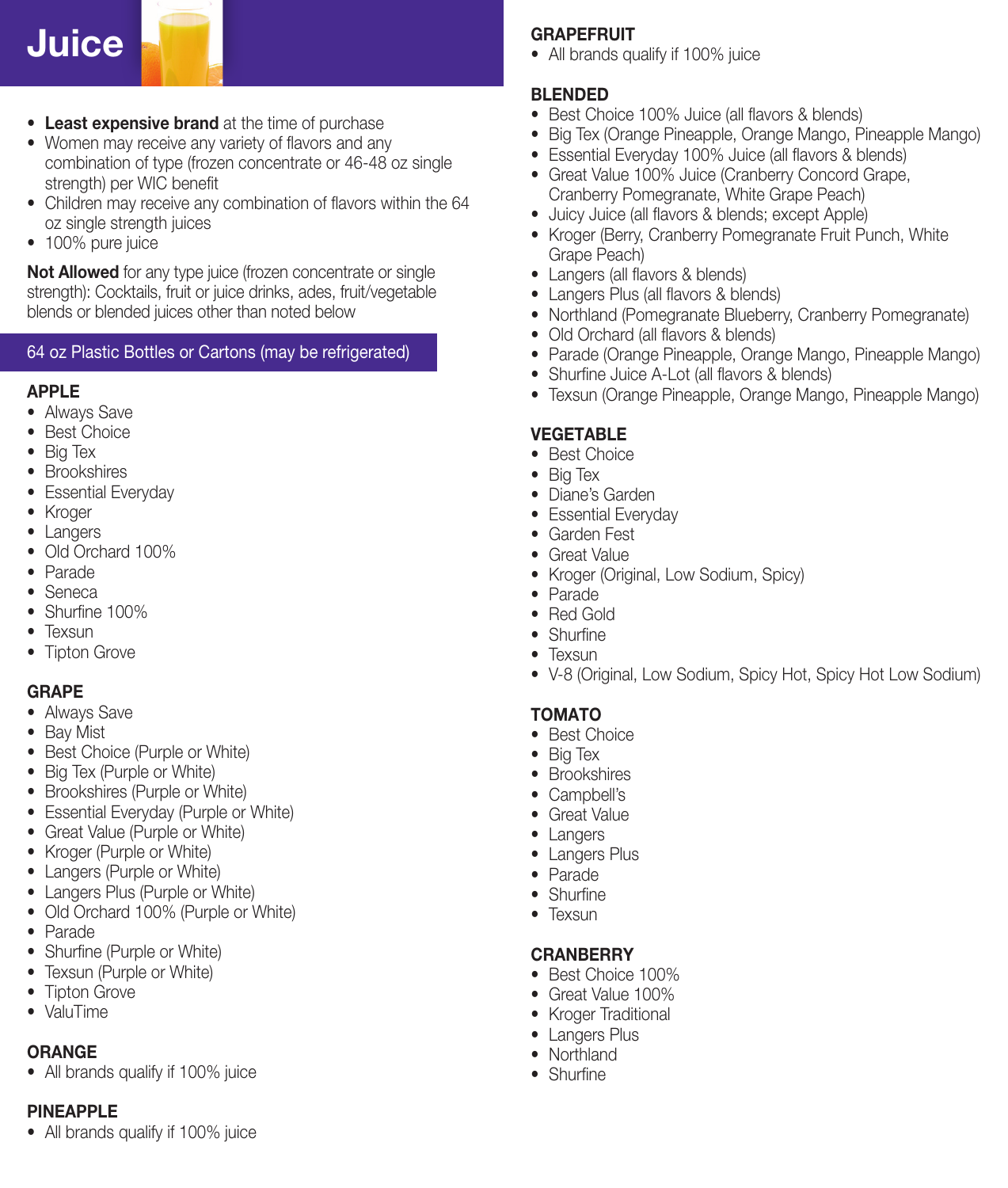# **Juice – continued**

#### 11-12 oz Frozen

#### **Apple**

- Always Save
- • Best Choice
- Essential Everyday
- Food Club
- Great Value
- • Kroger
- • Old Orchard
- • Parade
- • Seneca
- Shurfine
- Tipton Grove

#### **Grape**

- Best Choice
- Food Club
- Great Value
- Kroger
- Old Orchard (Purple or White)
- • Parade
- • Seneca
- Shurfine
- Welch's (Purple or White)

### **Orange**

• All brands qualify if 100% juice

### **Pineapple**

• All brands qualify if 100% juice

#### **Grapefruit**

• All brands qualify if 100% juice

#### **BLENDED**

- Dole 100% Juice (all flavors & blends)
- Old Orchard 100% Juice (all flavors & blends)
- Welch's 100% Juice (all flavors & blends)

#### 46-48 oz Cans or Bottles

#### **Apple**

- Always Save
- **Best Choice**
- Brookshires
- • Big Tex
- Great Value
- • Kroger
- Lucky Leaf
- • Parade
- Shurfine • Seneca
- 
- Texsun

#### **Grape**

- Always Save
- Best Choice
- Big Tex (Purple or White)
- • Parade
- • Seneca
- Shurfine
- Texsun (Purple or White)
- Welch's (Purple or White)

#### **Orange**

• All brands qualify if 100% juice

#### **Pineapple**

• All brands qualify if 100% juice

#### **Grapefruit**

• All brands qualify if 100% juice

### **Blended**

- Big Tex (Orange Mango, Pineapple Mango, Orange Pineapple)
- Brookshires Orange Pineapple
- • Juicy Juice (all flavors & blends)
- Parade (Orange Mango, Pineapple Mango, Orange Pineapple)
- Texsun (Orange Mango, Pineapple Mango, Orange Pineapple)
- Shurfine Juice A-Lot (all flavors & blends)

### **Vegetable**

- Always Save
- • Best Choice
- Big Tex
- • Brookshires
- Essential Everyday
- Great Value
- • Kroger
- • Parade
- • Red Gold
- Shurfine
- Texsun
- V-8 (Original, Low Sodium, Spicy Hot, Spicy Hot Low Sodium)